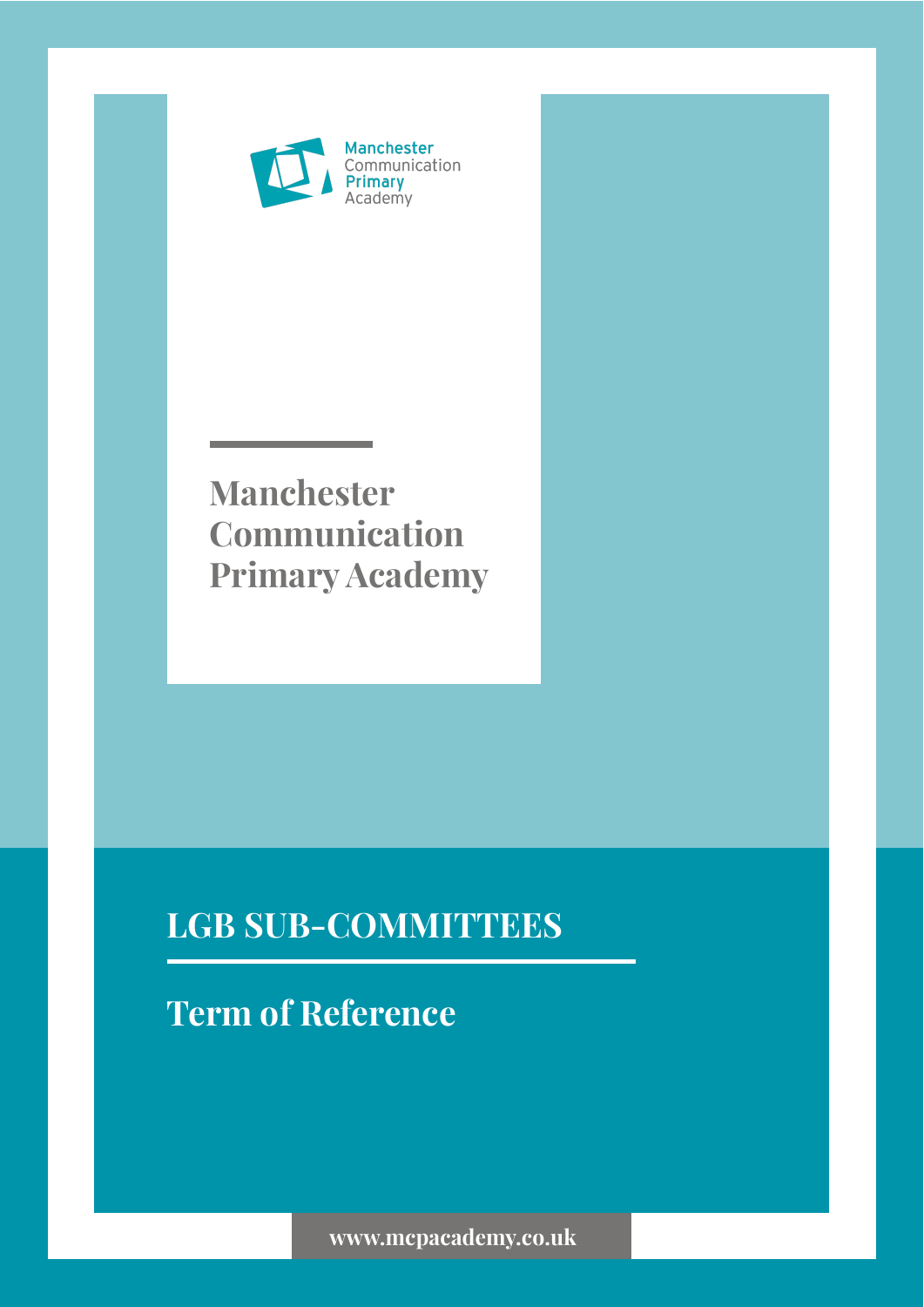### **General**

- To act on matters delegated by the full governing body.
- To liaise with and consult with other committees where necessary.
- To contribute to the Academy development plan and self-evaluation.
- To consider safeguarding and equalities implications when undertaking all committee functions.

## **Quorum**

Committees are free to determine their own quorum, but as a minimum this must be not less than three governor members of the committee.This does not include any members of staff attending who are not appointed governors.

# **Meetings**

- The Governing body is free to determine how often the committee meets and may delegate this to the committee. However, for 2018-19, the meeting schedule for the year has been set by the chair of the LGB.
- The Committee meetings will not be open to the public but minutes shall be made available. Information relating to a named person or any other matter that the committee considers confidential does not have to be made available for inspection.
- The committee members are free to appoint a chairperson for the local committees, this can be, but does not need to be the chair of the LGB and should not be a member of MCPA staff.
- The term of office for a sub-committee chair is 1 year, a new chair, or the same chair will be (re)appointed in the Autumn term each year.
- In the absence of the chair, the committee shall choose an acting chair for that meeting from among their number. In the absence of the clerk, a member of MCPA's administrative team will support in this role.
- The draft minutes of each meeting will be agreed at the following meeting (committee or local governing body) and will be made available to all governors to view.
- Any decisions taken must be determined by a majority of votes of committee members present and voting.
- Any decision taken by a sub-committee cannot be overturned by the LGB. However where a decision cannot be reached by majority vote or the committee members feel it appropriate, a decision can be deferred to the full LGB

## **Finance and Resources Committee**

#### **Finance & Resources**

- To review, adopt and monitor a Finance Policy which includes the local scheme of delegation for spending and budgetary adjustments (virements) for the committee, headteacher and other nominated staff.
- To review, adopt and monitor all additional financial policies, including a charging and remissions policy.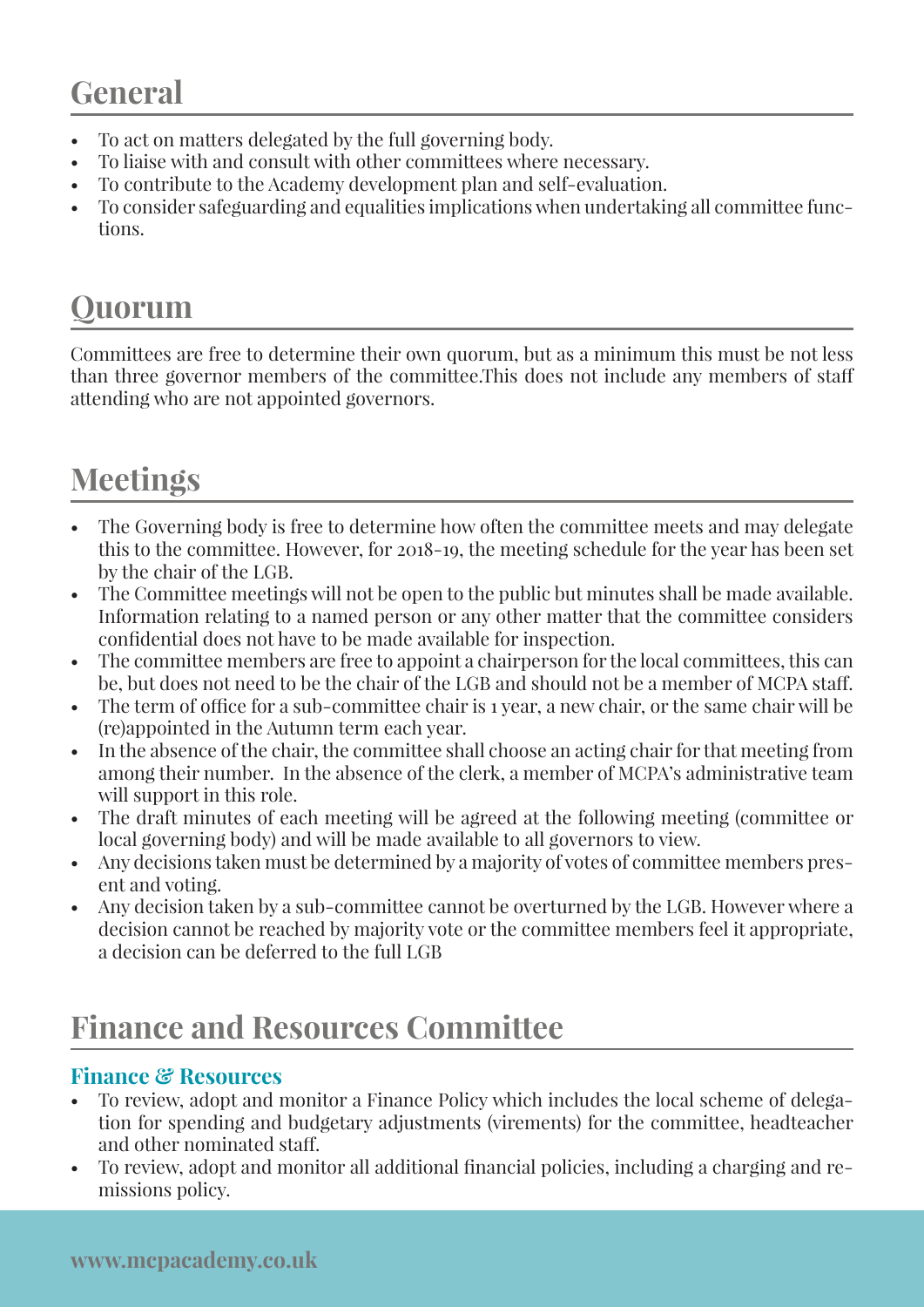- To establish and maintain a three year financial plan, taking into the account priorities of the academy/Academy Improvement Plan, roll projection and signals from central government and regarding future years' budgets, within the constraints of available information.
- To draft and propose to the governing body for adoption an annual academy budget taking into account the priorities of the academy/Academy Improvement Plan.
- To make decisions in respect of service level agreements.
- To ensure that sufficient funds are set aside for pay increments as set out in the Pay Policy and as recommended by the headteacher.
- To monitor the income and expenditure throughout the year of all delegated and devolved funds against the annual budget plan.
- To receive at least termly budget monitoring reports from the finance lead.
- To report back to each meeting of the full governing body and to alert them of potential problems or significant anomalies at an early date.
- -To meet with other committees and provide them with the information they need to perform their duties.
- Oversee the effective use of the pupil premium to ensure VFM and positive impact on outcomes.
- To support and challenge the development of GMAT central services, ensuring they have a positive impact and represent good VFM.

### **Teaching, learning & Outcomes Committee**

#### **Curriculum Planning and Delivery**

- To review, monitor and evaluate the curriculum offer.
- To recommend for approval to the full governing body the: Self-evaluation form Academy Improvement Plan - Targets for academy improvement to the governing body
- To develop and review policies identified within the academy's policy review programme and in accordance with its delegated powers (e.g. sex education and pupil behaviour/discipline).
- To ensure that the requirements of children with special needs are met, as laid out in the Code of Practice, and receive termly reports from the headteacher/SENDCO and an annual report from the SEN governor(where appointed).

#### **Assessment and improvement**

- To monitor and evaluate the impact of quality of teaching on rates of pupil progress and standards of achievement.
- To monitor and evaluate rates of progress and standards of achievement by pupils, including any underachieving groups
- To monitor and evaluate the impact of continuing professional development on improving staff performance
- To set priorities for improvement, and monitor and evaluate the impact of improvement plans which relate to the committee's area of operation.
- To monitor and evaluate provision for all groups of vulnerable children (e.g. looked after children) and ensure all their needs have been identified and addressed, and to evaluate their progress and achievement.
- To consider recommendations from external reviews of the academy (e.g. Ofsted or local academy improvement advisers), agree actions as a result of reviews and evaluate regularly the implementation of the plan.